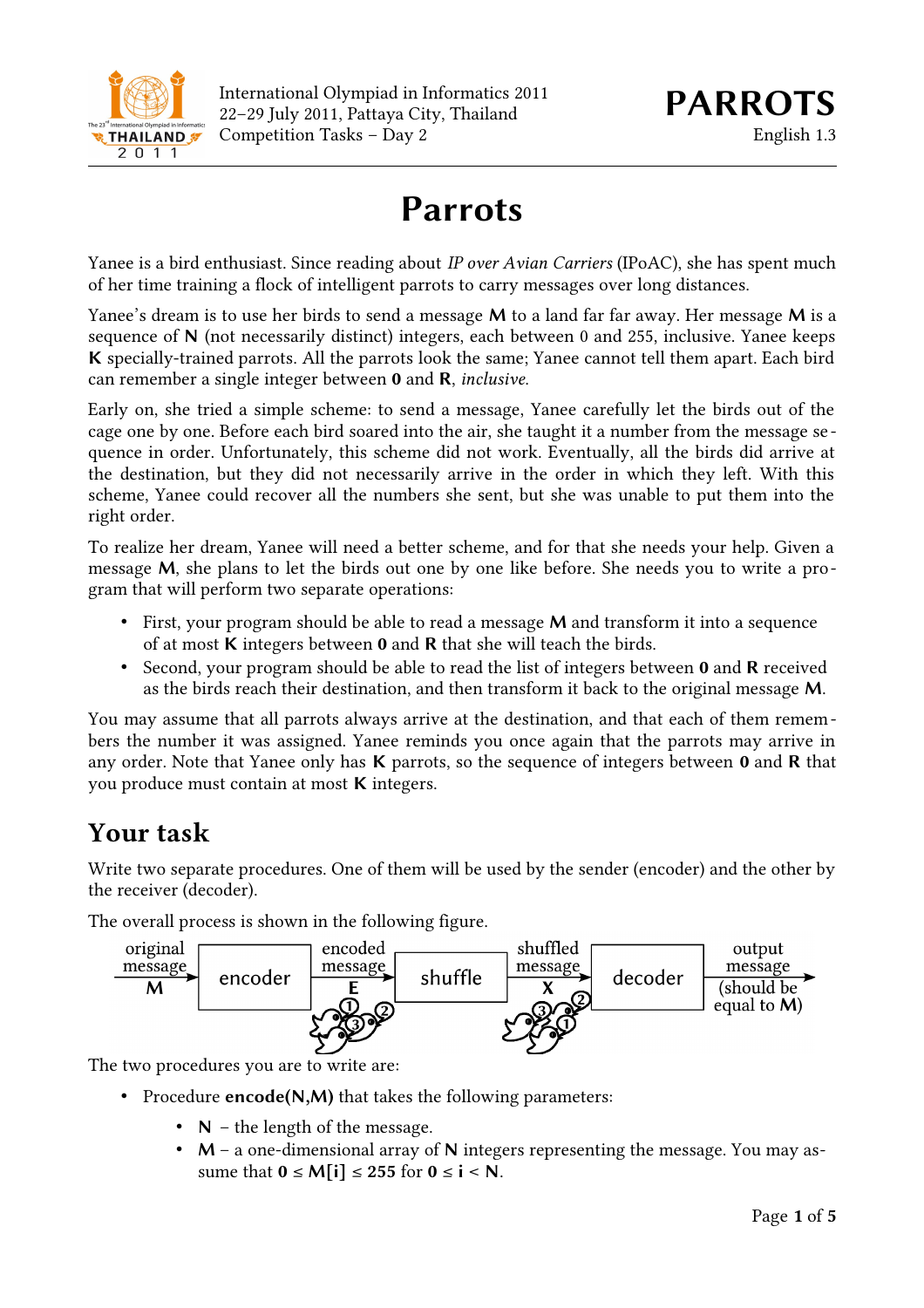

This procedure must encode the message **M** into a sequence of integers between **0** and **R**, inclusive, that shall be sent using the parrots. To report this sequence, your procedure **encode** must call the procedure **send(a)** for each integer **a** that you wish to give to one of the birds.

- Procedure **decode(N,L,X)** that takes the following parameters:
	- **N** the length of the original message.
	- **L** the length of the message received (the number of birds that were sent).
	- **X** a one-dimensional array of **L** integers representing the received numbers. The numbers  $X[i]$  for  $0 \le i \le L$  are precisely the numbers that your procedure **encode** produced, but possibly rearranged into a different order.

This procedure must recover the original message. To report it, your procedure **decode** must call the procedure **output(b)** for each integer **b** in the decoded message, in the correct order.

Note that **R** and **K** are not given as input parameters – please see the subtask descriptions below.

In order to correctly solve a given subtask, your procedures must satisfy the following conditions:

- All integers sent by your procedure **encode** must be in the range specified in the subtask.
- The number of times your procedure **encode** calls the procedure **send** must not exceed the limit **K** specified in the subtask. Please note that **K** depends on the length of the message.
- Procedure **decode** must correctly recover the original message **M** and call the procedure **output(b)** exactly **N** times, with **b** equal to **M[0]**, **M[1]**, ..., **M[N-1]**, respectively.

In the last subtask, your score varies according to the ratio between the lengths of the encoded message and the original message.

### **Example**

Consider the case where  $N = 3$ , and

Procedure **encode(N,M)**, using some strange method, may encode the message as the sequence of numbers **(7, 3, 2, 70, 15, 20, 3)**. To report this sequence, it should call the procedure **send** as follows:

send(7) send(3) send(2) send(70) send(15) send(20) send(3)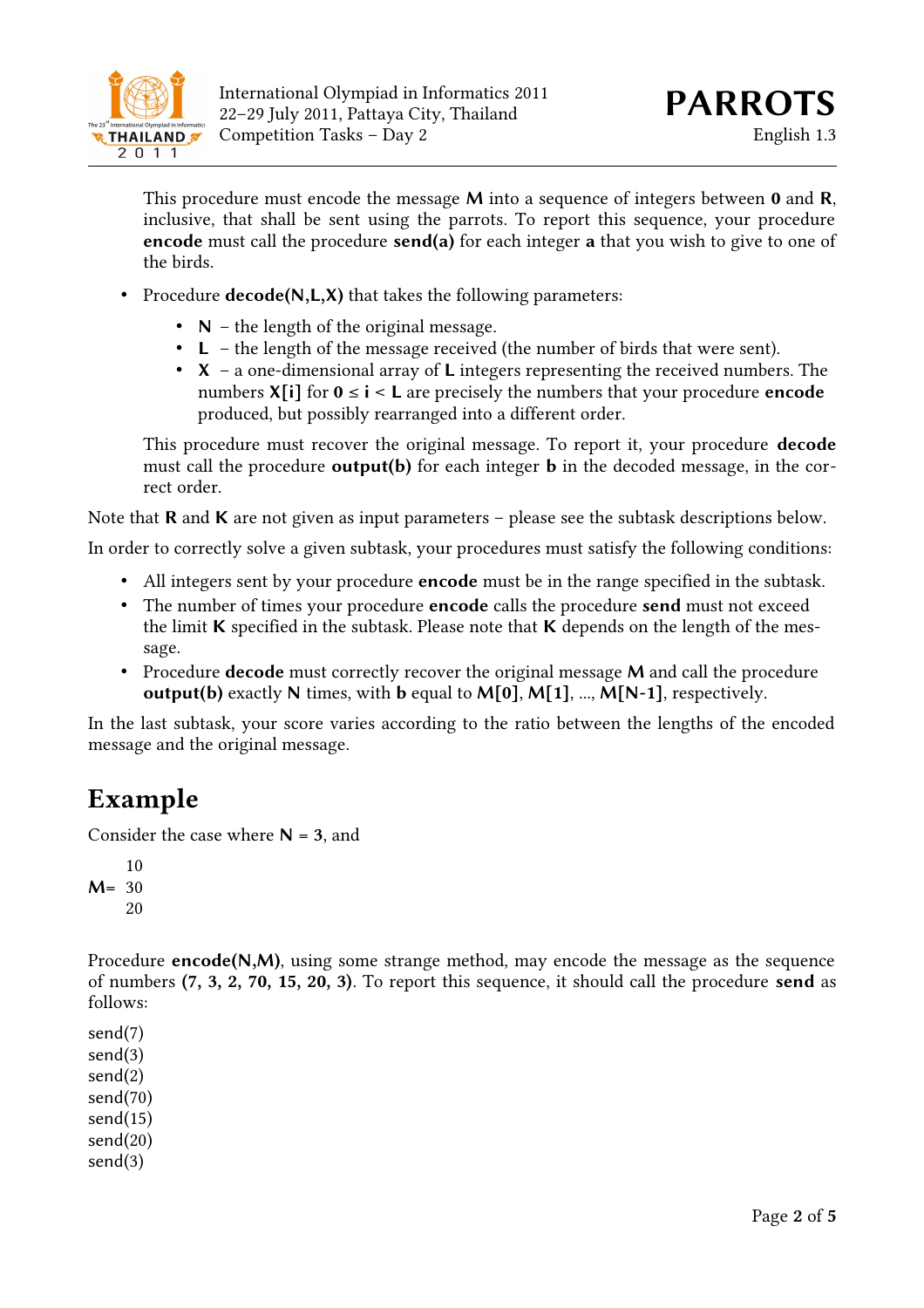

Once all parrots reach their destination, assume we obtain the following list of transcribed numbers: **(3, 20, 70, 15, 2, 3, 7)**. The procedure **decode** will then be called with **N=3**, **L=7**, and

The procedure **decode** must produce the original message **(10, 30, 20)**. It reports the result by calling the procedure **output** as follows.

output(10) output(30) output(20)

## **Subtasks**

#### **Subtask 1 (17 points)**

- **N = 8**, and each integer in the array **M** is either 0 or 1.
- Each encoded integer must be in the range from **0** to **R=65535**, inclusive.
- The number of times you can call the procedure **send** is at most **K=10×N**.

### **Subtask 2 (17 points)**

- **1 ≤ N ≤ 16**.
- Each encoded integer must be in the range from **0** to **R=65535**, inclusive.
- The number of times you can call the procedure **send** is at most **K=10×N**.

#### **Subtask 3 (18 points)**

- **1 ≤ N ≤ 16**.
- Each encoded integer must be in the range from **0** to **R=255**, inclusive.
- The number of times you can call the procedure **send** is at most **K=10×N**.

#### **Subtask 4 (29 points)**

- **1 ≤ N ≤ 32**.
- Each encoded integer must be in the range from **0** to **R=255**, inclusive.
- The number of times you can call the procedure **send** is at most **K=10×N**.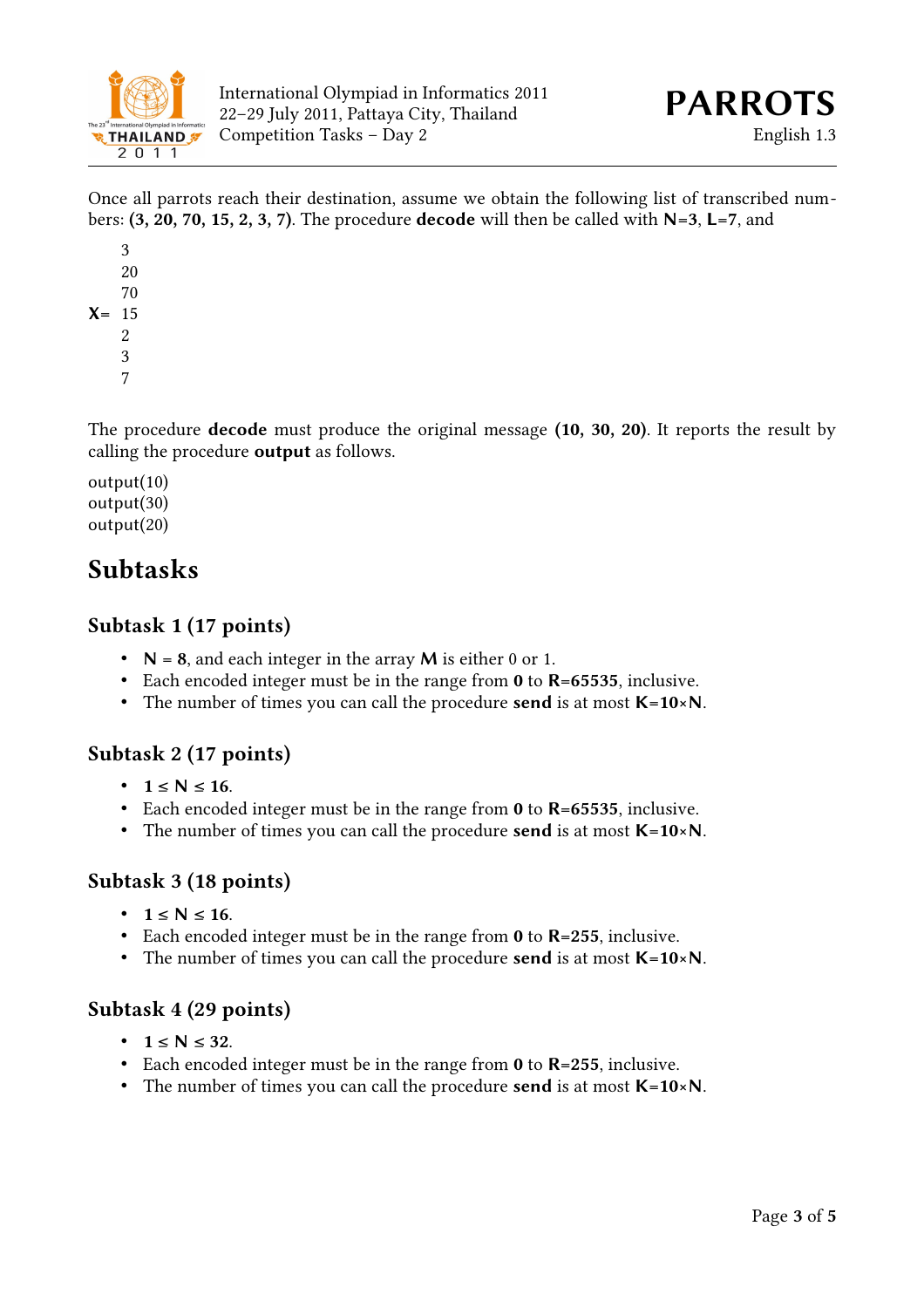

#### **Subtask 5 (up to 19 points)**

- **16 ≤ N ≤ 64**.
- Each encoded integer must be in the range from **0** to **R=255**, inclusive.
- The number of times you can call the procedure **send** is at most **K=15×N**.
- **Important**: the score for this subtask depends on the ratio between the length of the encoded message and that of the original message.

For a given test case **t** in this subtask, let **Pt=Lt /Nt** be the ratio between the length **Lt** of the encoded message and the length **Nt** of the original message. Let **P** be the maximum of all **Pt** . Your score for this subtask will be determined using the following rules:

- If **P** ≤ **5**, you get the full score of **19** points.
- If  $5 < P \le 6$ , you get 18 points.
- If  $6 < P \le 7$ , you get 17 points.
- If  $7 < P \le 15$ , your score is  $1 + 2 \times (15 P)$ , rounded down to the nearest integer.
- If **P** > **15** or *any* of your outputs is incorrect, your score is **0**.
- **Important**: Any valid solution for subtasks 1 to 4 will also solve all preceding subtasks. However, due to the larger bound on **K**, a valid solution to subtask 5 might not be able to solve subtasks 1 to 4. It is possible to solve all subtasks using the same solution.

### **Implementation details**

#### **Limits**

- Grading Environment: In the real grading environment, your submissions will be compiled into two programs **e** and **d** to be executed separately. Both your encoder and decoder modules will be linked to each executable, but **e** only calls **encode** and **d** only calls **decode**.
- CPU time limit: Program **e** will make 50 calls to procedure **encode** and it should run in 2 seconds. Program **d** will make 50 calls to procedure **decode** and it should run in 2 seconds.
- Memory limit: 256 MB **Note:** There is no explicit limit for the size of stack memory. Stack memory counts towards the total memory usage.

#### **Interface (API)**

- Implementation folder: parrots/
- To be implemented by contestant:
	- encoder.c or encoder.cpp or encoder.pas
	- decoder.c or decoder.cpp or decoder.pas

**Note for C/C++ programmers:** both in the sample grader and in the real grader, encoder.c[pp] and decoder.c[pp] are linked together with the grader. Therefore, you should declare all global variables inside each file as **static** to prevent them from interfering with variables from other files.